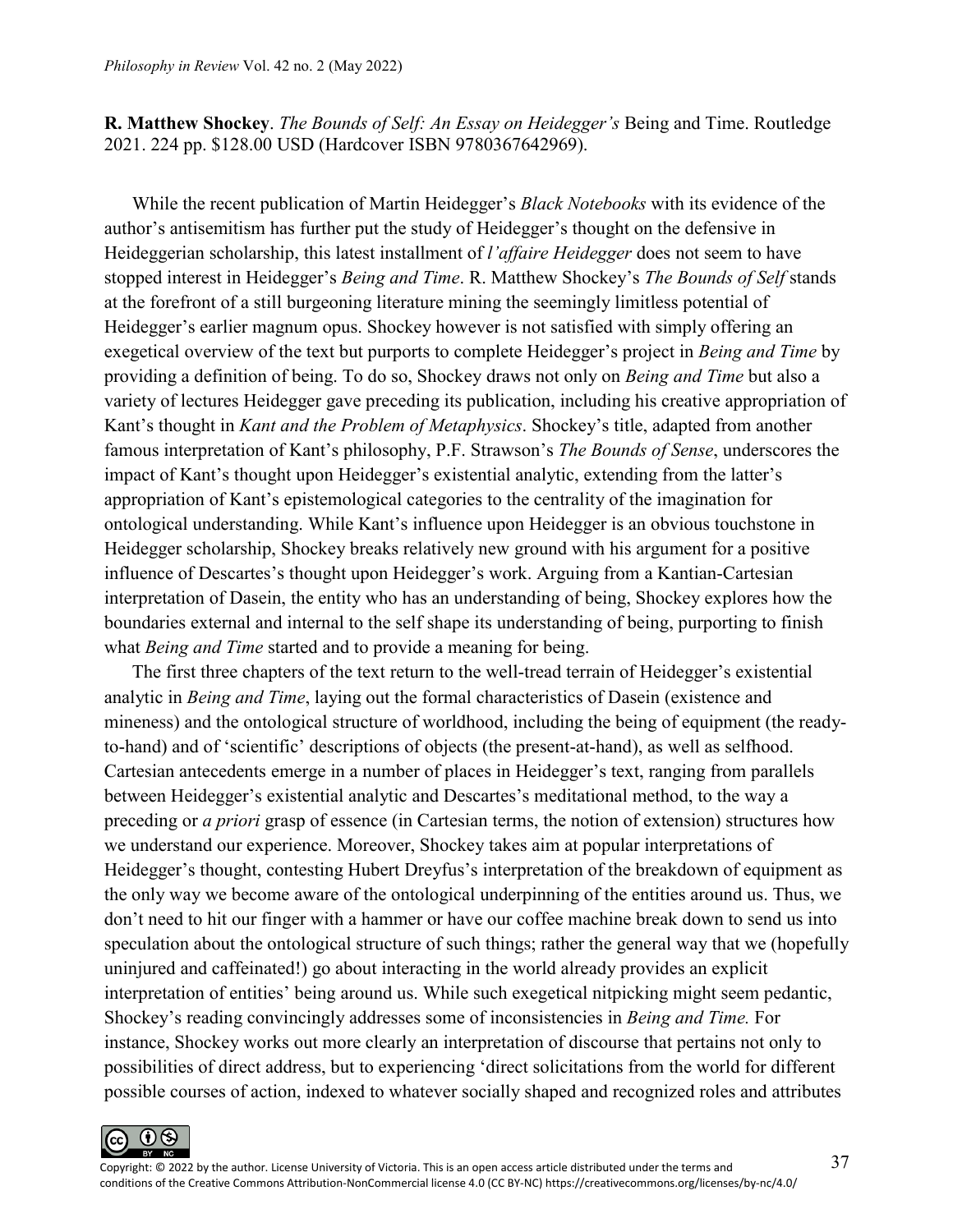we have been inducted into' (92). This notion of discursive calling and hearing of public possibilities nicely expands a conception of discourse that often seems threadbare, even prefatory, to Heidegger's later analysis of conscience.

Having sketched out the ontological structures entailed in how Dasein interacts with itself, others, and the world, Shockey fleshes out Heidegger's presentation of Dasein's temporal structure in Chapter Four, which purportedly provides a sense of unity to the ontological structures. While this project can easily go astray in the thickets of exegesis, Shockey stays on task in articulating this temporal interpretation of the structure of the subjectivity. Once more, shades of Kant and Descartes haunt this chapter, with Heidegger praising Kant's anti-substantialist formulation of the self (the 'I think') and, per Shockey's gloss, Heidegger's surprising approval of Descartes's *cogito*, which identifies the right phenomenon (thinking) but errs in tying it to substance. Rather than construing the self as a substance, however, Heidegger underscores temporality as doing the unifying work through the modes of the future, the present, and the past, which serve as multiple ecstatic projections of the manner in which the self engages in the world. Yet although Shockey dutifully outlines Heidegger's account of how the temporal ecstases of the past, present and future unfold in the activity of Dasein, the reader may wonder what is actually accomplished when all is said and done, in demonstrating the unity of care in these temporalizing ecstases.

Chapter Five, on Heidegger's engagement with Kant, seems to provide the payoff to the exegetical work of the prior chapter. Shockey suggests that the whole process of imaginative production results in the temporalizing of temporality that constitutes the first-person singular entity. To understand what this claim means, Shockey refers us to Heidegger's appropriation of Kant's transcendental approach, reading the categorical and intuitive structure of Kant's concepts as springing originally from the imagination. Ultimately, we imagine ourselves imagining being, and in doing so, we are opened up to entities and are able to transcend our own selves, to be a finite entity among other entities (147). Thus, whatever *is* anything for us is determined by the limits of what we ontologically imagine it to be. It is due to the omission of Dasein's temporality and its structuring of our activity as a 'free, thrown-projecting self' (147) that Kant's analysis fell short according to Heidegger.

Chapter Six purports to complete Heidegger's project of fundamental ontology, by extending Heidegger's Kantian interpretation beyond the being of the present-at-hand to the ready-to-hand and to the kind of being selves other than our own possess. In tracing the self's practical engagement with the ready-to-hand, Dasein assigns roles directed to engaging with things on a 'hands-on' basis, the 'teleologically articulated spatial and temporal totality that we project as we take ourselves up as users of things on our strivings-to-do' (154). Shockey not only articulates the manner in which Dasein's *a priori* ontological understanding structures the self, others, and things, but here his interpretation aims to provide a robust sense to intersubjectivity, resistant to Levinasian concerns on the alterity of the other. By taking the other to be self-determining and articulated by the categories of Dasein that are also my own, Shockey thinks he has done justice to Levinas's concern about respecting the alterity and independence of the other. Having thus explained how intersubjective and our circumspective engagement with world around us can be folded back into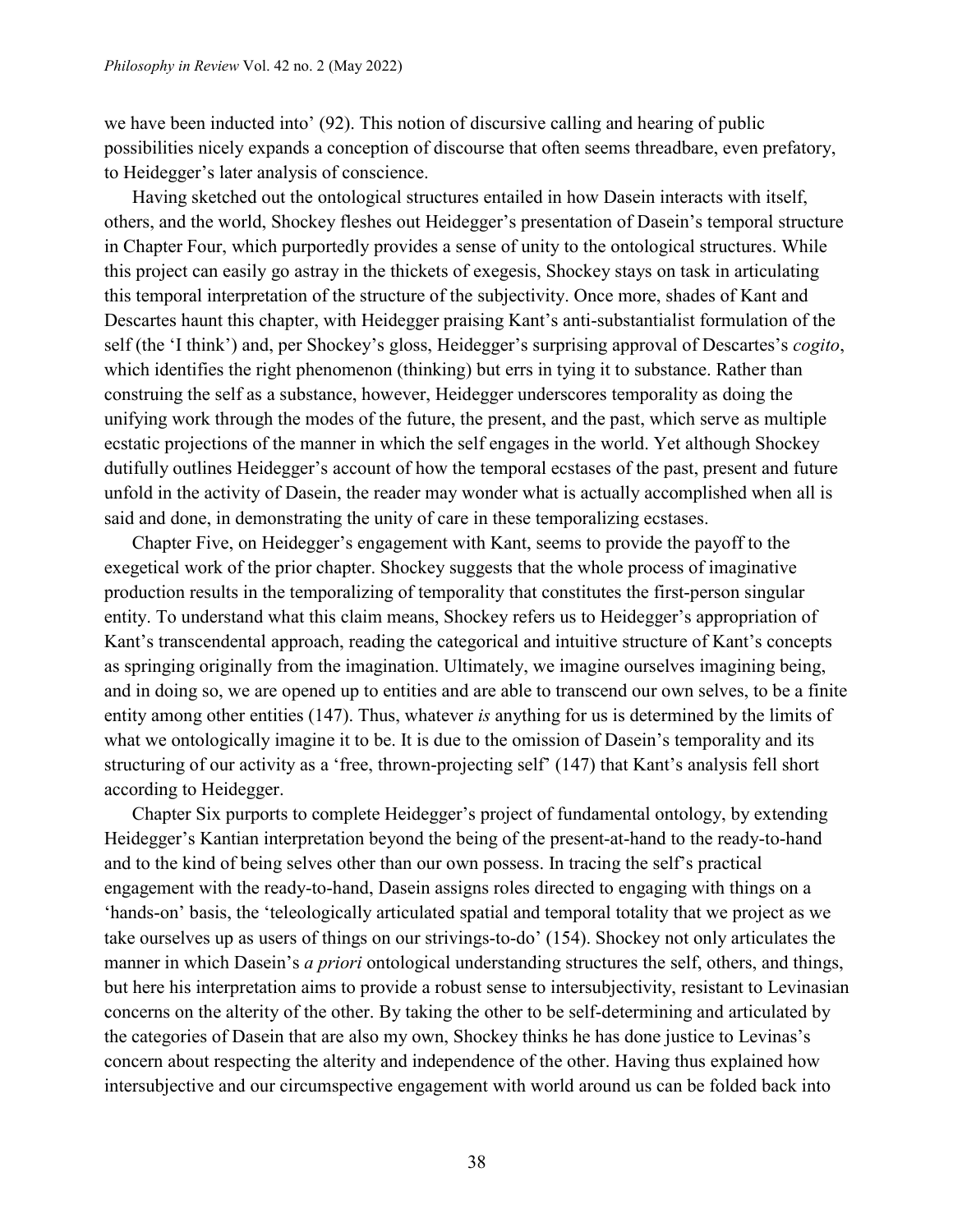the structure of self, it is not surprising that the topics of life, nature, God and mathematics likewise do not count as fundamental modes of being independent of Dasein but are modes of understanding fundamentally derivative from it. Ultimately Shockey's argument concludes that the self's temporality determines the temporality of other selves, of the ready-to-hand and of the present-athand and thus the being of these entities. Might it be the case then just as Kant returned to his metaphysical slumber, per Heidegger's gloss, shirking from the radical implications of his interpretation of the imagination, so too perhaps Heidegger in carrying Kant's work further shrank from the subjectivist implications of this account? Shockey prefers to embrace this culminating insight, of existence being bound up with the Dasein's understanding, as a *vindication* of subjectivism.

Some of the most interesting insights of Shockey's project emerge in his conclusion, specifically in his question of how this relatively abstract ontological meditation can shape our everyday life. To put it plainly, it can't. Heidegger's ontology doesn't provide a normative force that tells us to pursue our lives authentically. Doing ontology doesn't help us become better or more authentic selves; rather we should engage in ontological inquiry because we can, for its own sake. With philosophy we are free from all worldly pressures that normally interfere with our contemplation of being. And it is this 'normative inertness of ontology,' (194) Shockey infers, that Heidegger himself failed to consistently recognize, hence his engagement with National Socialism.

One point I would like to raise pertains to Shockey's discussion of intersubjectivity, especially with regard to Levinas's focus on the alterity of the other. Shockey holds that Heidegger's account of intersubjectivity, wherein the being of others is structured by the self's understanding of itself, allots a relative alterity to the other; insofar as our self-knowledge is still open, so too is the possibility of being surprised by others. Yet this claim misses the point for a critic like Levinas, who focuses on the absolute alterity of the other to the self. Shockey's reading is understandable given the claim he finds driving Heidegger's interpretation, 'There's no being of an entity that is itself given to me *from* the entity in my perceptual experience of it' (175). If this anti-empiricist claim lies in part behind Shockey's argument of a positive contribution of Descartes's thought to Heidegger (a claim, it might be noted, that would have benefited from further clarification and a stronger account of substantial ways that Descartes's thought impacts Heidegger's work), it is understandable how Levinas's complaint about Heidegger's position is still not met. Nor is it surprising that Levinas's reading of Descartes, focusing on his innate idea of God, which contains an infinity that the finite self cannot account for, yields an alternate reading of Descartes, unpalatable to a proponent of fundamental ontology. Perhaps it is this common anti-empiricist basis in the work for Descartes, Kant and Heidegger with its attendant risk of eclipsing the alterity of being manifested through Dasein that lies behind Heidegger's abandonment of *Being and Time's* inquiry and his 'turn' in his later thought to poetic meditations on being. While questions on the link between Heidegger's *Being and Time* to his later thought obviously extend beyond the limits of his text, Shockey's *The Bounds of Self* provides a refreshing and challenging interpretation of Heidegger's classic text, inviting thoughtful considerations of the paths of thought Heidegger walked and those he did not.